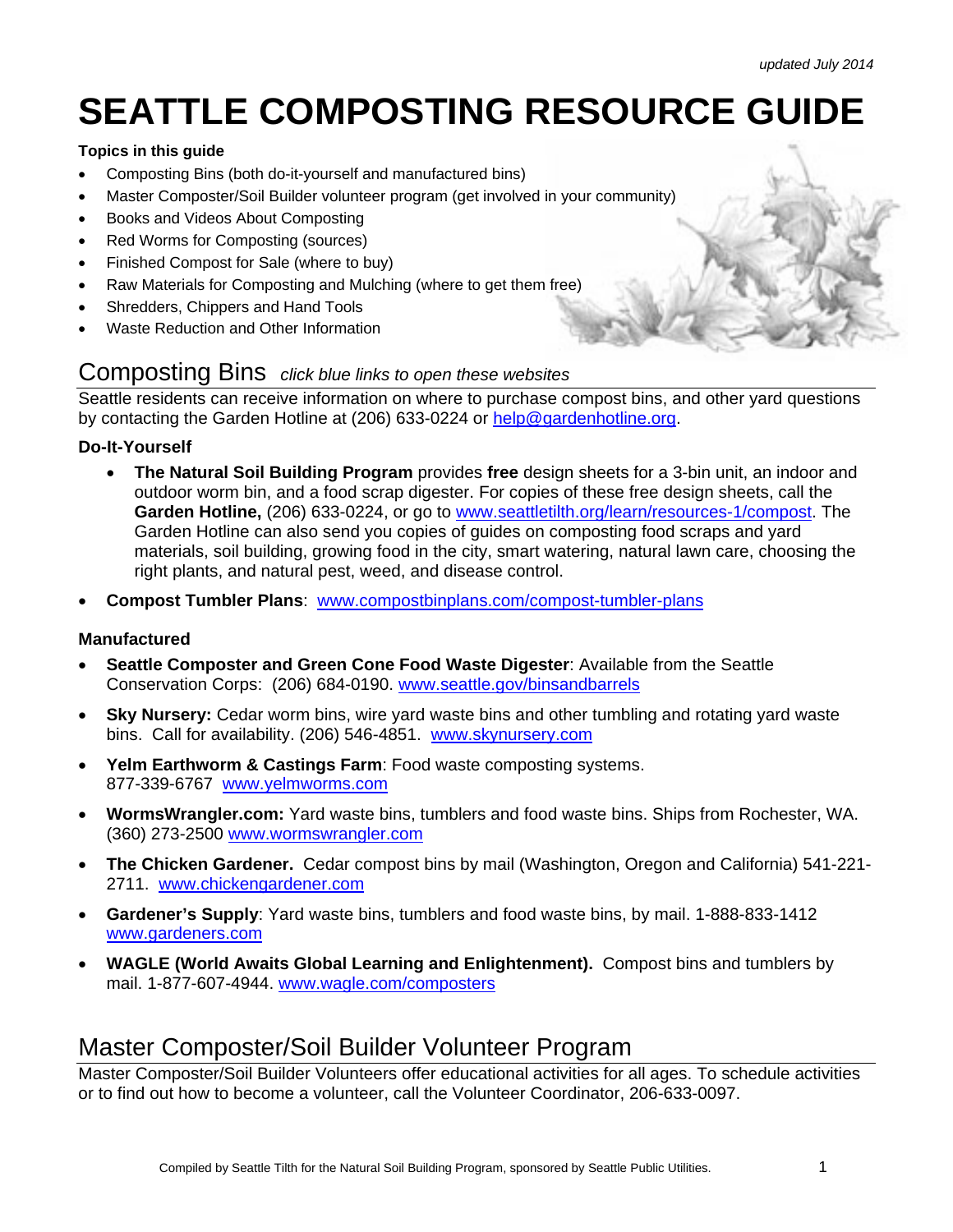## Books & Videos About Composting

- *Worms Eat My Garbage*, by Mary Appelhof. Excellent how-to book available at Seattle Libraries, Seattle Tilth, and booksellers. www.wormwoman.com
- *Let It Rot! The Home Gardener's Guide to Composting*, by Stu Campbell. Great practical book available at Seattle Public Libraries and booksellers.
- *Rodale Book of Composting*, by Rodale Press. Home composting reference available at Seattle Libraries and booksellers.
- *The Complete Home Composting Video Guide*, by Vernal Productions. Clear visual guide to composting available at Seattle Libraries.

## Red Worms for Composting

Red worms are sold in many ways. For a healthy start, a 2' by 3' by 1' deep worm bin requires 1/2 pound to 1 pound of worms. Call sources listed below for availability before you go to purchase.

- **Seattle Tilth**: 4649 Sunnyside Ave N, Seattle, WA 98103. (206) 633-0224. www.seattletilth.org
- **Stone Way Hardware**: 4318 Stone Way N., Seattle, WA 98103. (206) 545-6910 www.stonewayhardware.com
- **Seattle Farm Co-op:** warehouse located at 1937 Occidental Ave S, Seattle. 100% volunteer based purchasing co-op. www.seattlefarmcoop.com
- **Sky Nursery**: 18528 Aurora Way N., Shoreline, WA 98133. (206) 546-4851 www.skynursery.com
- **Eastside, South Bellevue and Renton area**: Call Evelyn Howe, (206) 501-8844. Does not ship.
- **Minter's Earlington Greenhouse:** 13043 Renton Ave S., Renton, WA 98178. Available spring and summer only. (425) 255-7744. www.mintersnursery.com
- **Northwest Wigglers:** Ships from Lake Stevens, WA. 206-659-6767. www.northwestwigglers.com
- **WormsWrangler.com:** Ships from Rochester, WA. (360) 273-2500 (10 AM 3 PM). www.wormswrangler.com
- **Yelm Earthworms and Castings Farm:** 14741 Lawrence Lake Rd SE, Yelm, WA 98597. 1-877- 339-6767 www.yelmworms.com

The Natural Soil Building Program **is sponsored by Seattle Public Utilities.** Contact the Garden Hotline (206) 633-0224 or help@gardenhotline.org for more information about red worm suppliers, natural gardening and recycling.

# Finished Compost for Sale

Finished Compost**: Check "Topsoils" and "Compost" in the Yellow Pages for other compost products.**  Contact the Garden Hotline (206) 633-0224 or help@gardenhotline.org for a more information about finished compost resources.

- **Barefoot Soil:** Earthworm castings from dairy and horse manure and yard waste. 1-877-339-6767. www.yelmworms.com
- **Bailey Compost**: 12711 Springhetti Road, Snohomish. Yard waste and dairy manure. Available in bulk for pick-up or local delivery. (360) 568-8826. www.baileycompost.com
- **Cedar Grove Compost**: Available in bags at local garden stores and hardware stores. Also available in bulk for pick-up or delivery. 1-877-764-5748. www.cedar-grove.com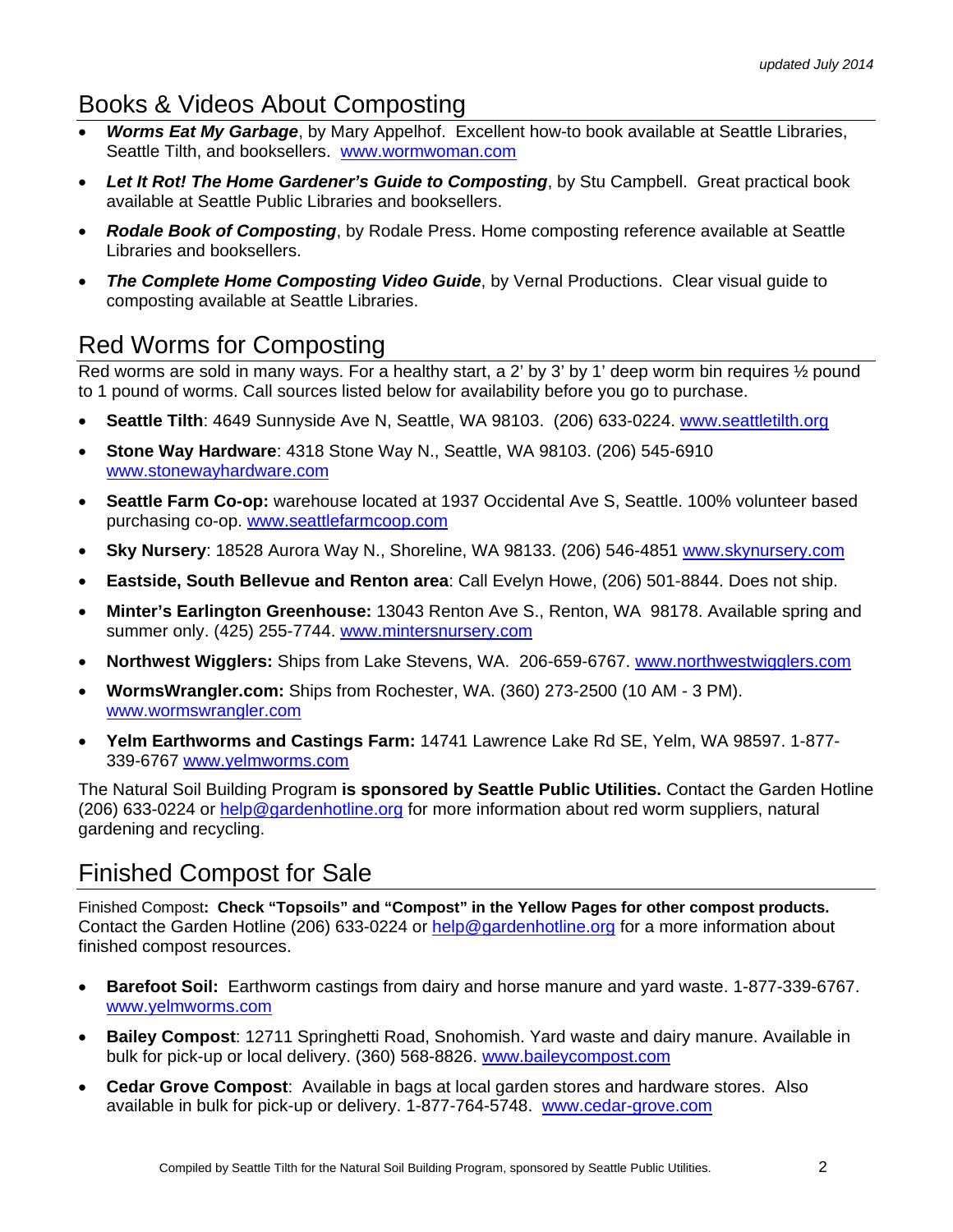- **DeJong's Sawdust and Shavings**: 11807 Avondale Rd NE, Redmond. Chicken-N-Chips® composted chicken manure, horse manure, and wood shavings. Available in bulk for pick-up or delivery. (425) 885-1821. www.dejongss.com
- **Lenz Enterprises:** Available in bulk at their site in Stanwood, and also through local vendors, including Sayers Fuel and Sky Nursery listed below. 5210 SR 532 Stanwood WA. 98292 (360) 629-2933 www.Lenz-enterprises.com and www.greenblenz.com
- Sawdust Supply Co., Inc: 6314 7<sup>th</sup> Ave S, Seattle and 7409 S 202<sup>nd</sup> Street, Kent. GroCo<sup>™</sup> (composted municipal biosolids and sawdust), SteerCo™ (steer manure, sawdust and nitrogen), and Beauti-Gro™ (steer manure and bark). Available in bulk for pick-up or delivery. Blower service also available. (206) 622-4321. www.sawdustsupply.com
- **Sayers Fuel**: 3809 Rainier Ave. S., Seattle. Cedar Grove, Lenz Enterprises, and Steer-Co™ available in bulk for pick-up or delivery. (206) 723-0564
- **Sky Nursery**: 18528 Aurora Ave. N. Cedar Grove, Lenz Enterprises, and Chicken-N-Chips® compost available in bulk for pick-up. Various bagged compost products also available. (206) 546- 4851. www.skynursery.com
- **Zoo Doo®:** 750 N 50th Street (South Entrance), 5500 Phinney Ave N (West Entrance). Composted herbivore manure from the Woodland Park Zoo. Available at the ZooStores in small amounts. Bullk available at the Fecal Fest. Call the Poop Line at (206) 625-7667. www.zoo.org/zoo-doo

# Raw Materials for Composting and Mulching

- **Manure**: Check **Craig's List** and newspaper classified ads for dairies and stables offering low cost and free manure. Some deliver for a fee. www.craigslist.org
- **King Conservation District**: **"Manure Share Program"** provides gardeners with listings for livestock owners with free manure available for pick-up. (425) 282-1903. www.kingcd.org/pro-farman.htm
- **Seattle Mounted Police**: Free manure mixed with sawdust. You load and pick-up at Westcrest Park location, 9200 8<sup>th</sup> Ave. SW, Seattle WA, 98106. Call ahead. (206) 386-4238
- **Upcycle NW:** Burlap coffee bags and coffee chaff. www.seattleburlap.com
- **Asplundh Tree Experts Company**: They will deliver arborist wood chips if they are working in your neighborhood to clear lines for Seattle City Light. You must be able to accept a full load. 425) 483- 9339.
- **Arborist Wood Chips** are delivered for free by many "Tree Services" and Arborists listed in the Yellow Pages.

# Shredders, Chippers and Hand Tools

**Shredders and Chippers**: Shredders and chippers are useful for turning woody yard debris into mulches and preparing materials for rapid composting. They work best for leaves, twigs and stalks. Chippers are needed for woody branches. Many machines both shred and chip.

Small electric "mulch makers" used for leaves and twigs are available for under \$200. Gasoline powered units, 5-8 horsepower, can chip branches up to 2" or 3" in diameter and cost \$500-\$1,500. Look for "Lawn and Garden Equipment" suppliers in the Yellow Pages.

Many "Rental Service Stores and Yards" listed in the Yellow Pages rent shredders and chippers by the hour or day. Rates vary widely. Call to make sure the yard has a machine that is appropriate for the materials you want to shred or chip.